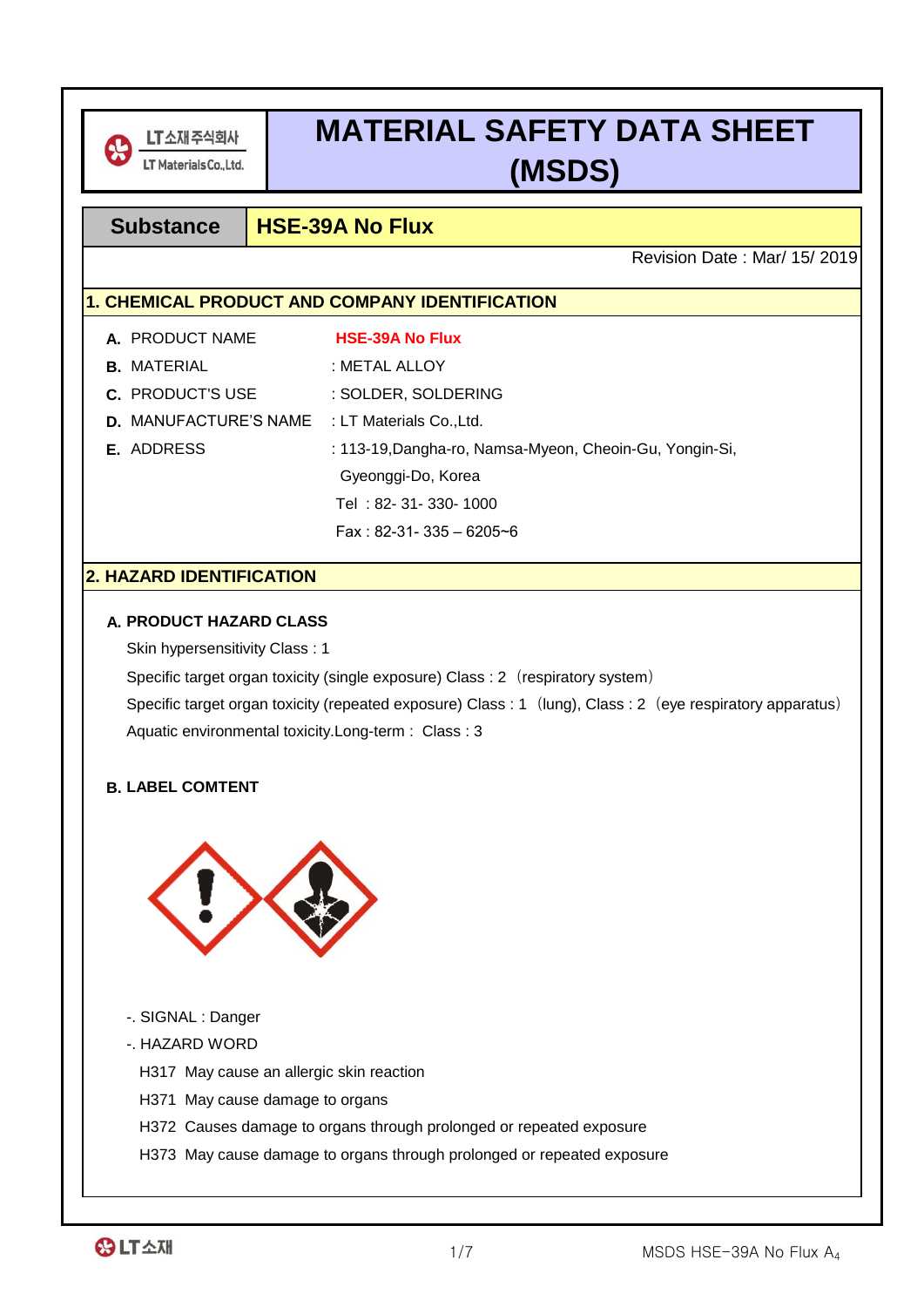-. PREVENTION WORD

□ PREVENTION

P260 Do not breathe dust/fumes/gas/mist/vapours/spray.

P264 Wash … thoroughly after handling.

P270 Do not eat, drink or smoke when using this product.

P272 Contaminated work clothing should not be allowed out of the workplace.

P280 Wear protective gloves/protective clothing/eye protection/face protection. [As modified by IV ATP]

□ CORRESPOND

P302+352 IF ON SKIN: Wash with plenty of water/… [As modified by IV ATP]

P308+311: If exposed or concerned: Call a POISON CENTER/ doctor/… [Added by IV ATP]

P314: Get medical advice/attention if you feel unwell.

P333+313 IF SKIN IRRITATION OR A RASH OCCURS: GET MEDICAL ADVICE/ATTENTION.

P362+364: Take off contaminated clothing and wash it before reuse. [Added by IV ATP]

□ STORAGE

P405 Store locked up.

□ DISPOSAL

P501 Dispose of contents/ container to an approvedlandfill

**C.** OTHER HAZARD

: No information

# **3. COMPOSITION, INFORMATION ON INGREDIENTS**

| Chemical name | Contents      | CAS No.   |
|---------------|---------------|-----------|
| ⊤in∶          | <b>REM</b>    | 7440-31-5 |
| Silver        | $0.8 - 1.2\%$ | 7440-22-4 |

#### **4. FIRST AID MEASURES**

**A.** In case of eye contact

Get medical advice and attention if you feel unwell.

**B.** In case of skin contact

Wash with plenty of soap and water.

Get medical advice and attention if you feel unwell.

If skin irritation or rash occurs, get medical advice andattention.

Take off contaminated clothing and wash it beforereuse

**C.** In case of inhalation

Get medical advice and attention if you feel unwell.

**D.** In case of ingestion

Get medical advice and attention if you feel unwell.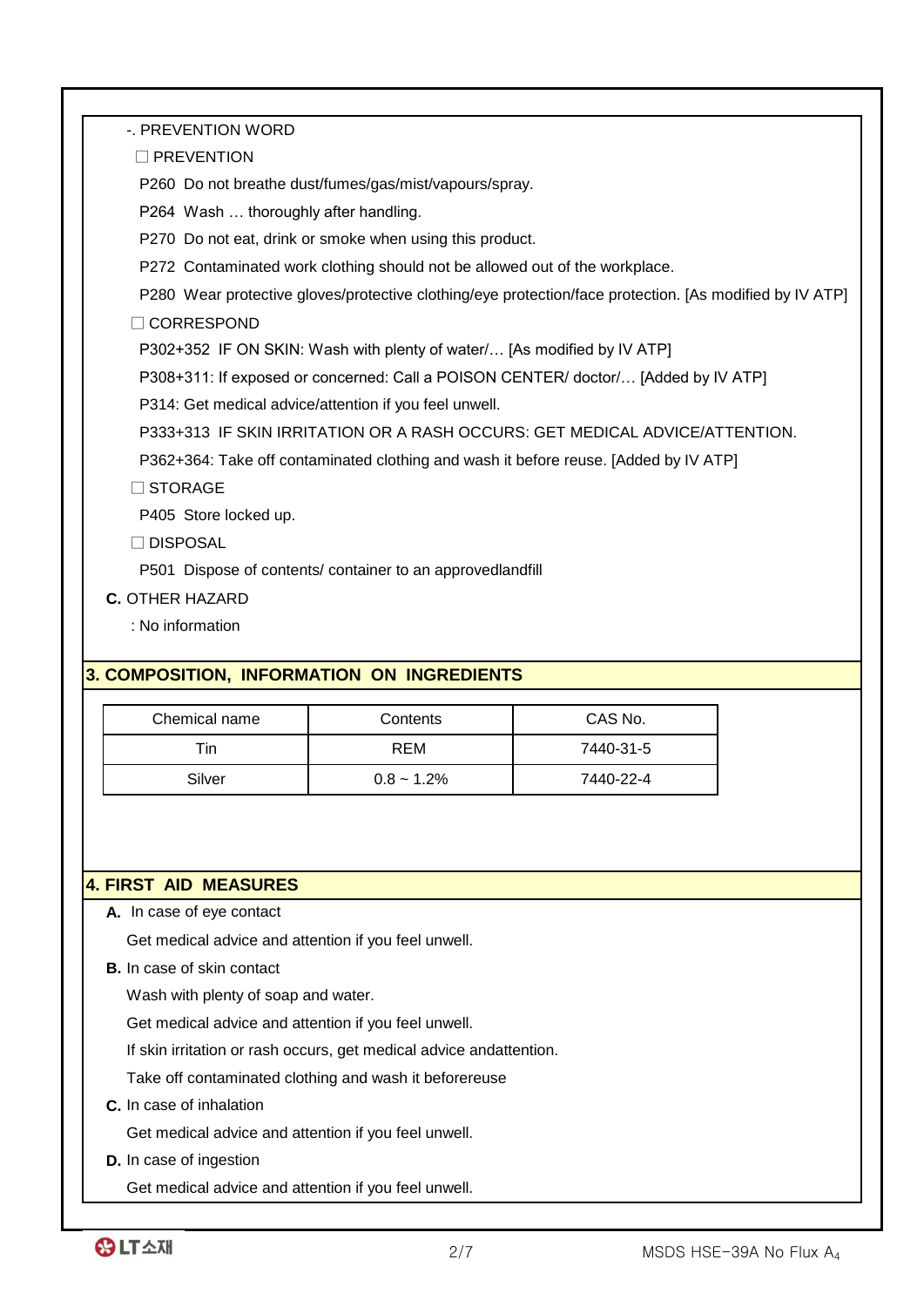| E. Most important symptoms/effects, acuteand delayed<br>If inhaled : Wheezing.<br>The effect through prolonged or repeated exposure : May cause eye, nose, throat, skin discoloration.<br>Eye / skin redness, ocular pain, cough, headache, shortness of breath, sore throat,<br>abdominal pain, nausea, vomiting.<br>Delayed symptom : Metal fume fever.<br>F. Indication of immediate medical attentionand special treatment needed, if necessary<br>Rest and medical follow-up are indispensable.<br><b>5. FIRE FIGHTING MEASURES</b><br>A. Suitable extinguishing media<br>Small fires: Dry chemical, CO2 or water spray.<br>Large fires: Water spray, fog or regular foam.<br><b>B.</b> Prohibited media:<br>Water<br>C. Specific hazards with regard to fire-fighting :<br>No information<br><b>D.</b> Protection for firefighters :<br>Fighters should wear protective clothing, respirator, rubber boots and fireproof clothing.<br>And should work from the windward side.<br><b>6. ACCIDENTAL RELEASE MEASURES</b><br>A. Personal precautions, protective equipmentand emergency procedures :<br>Do not touch or walk through spilled material.<br><b>B.</b> Environmental precautions :<br>Pay attention not to cause the influence on theenvironment by discharging into rivers.<br>Do not release into the environment.<br>C. Methods and materials for containment andcleaning up:<br>Gather up, pack in a bag and dispose. Carefully collect remnant and move to a safe place.<br>7. HANDLING AND STORAGE<br>A. Handling<br>Technical measures :<br>Provide ventilation system and use necessarypersonal protective equipment as described in<br>in"Section 8 - EXPOSURE CONTROLS / PERSONALPROTECTION".<br>Safe handling advice :<br>Prohibit use of heat, sparks, and fire in thesurrounding area.<br>Evacuate area due to explosion risk in case of fire.<br>Do not subject to rough handling such as grinding, shock and friction.<br>Do not contact, breathe or swallow<br>Use only outdoors or in a well-ventilated area. |                                                                       |
|------------------------------------------------------------------------------------------------------------------------------------------------------------------------------------------------------------------------------------------------------------------------------------------------------------------------------------------------------------------------------------------------------------------------------------------------------------------------------------------------------------------------------------------------------------------------------------------------------------------------------------------------------------------------------------------------------------------------------------------------------------------------------------------------------------------------------------------------------------------------------------------------------------------------------------------------------------------------------------------------------------------------------------------------------------------------------------------------------------------------------------------------------------------------------------------------------------------------------------------------------------------------------------------------------------------------------------------------------------------------------------------------------------------------------------------------------------------------------------------------------------------------------------------------------------------------------------------------------------------------------------------------------------------------------------------------------------------------------------------------------------------------------------------------------------------------------------------------------------------------------------------------------------------------------------------------------------------------------------------------------------------------------------------------|-----------------------------------------------------------------------|
|                                                                                                                                                                                                                                                                                                                                                                                                                                                                                                                                                                                                                                                                                                                                                                                                                                                                                                                                                                                                                                                                                                                                                                                                                                                                                                                                                                                                                                                                                                                                                                                                                                                                                                                                                                                                                                                                                                                                                                                                                                                |                                                                       |
|                                                                                                                                                                                                                                                                                                                                                                                                                                                                                                                                                                                                                                                                                                                                                                                                                                                                                                                                                                                                                                                                                                                                                                                                                                                                                                                                                                                                                                                                                                                                                                                                                                                                                                                                                                                                                                                                                                                                                                                                                                                |                                                                       |
|                                                                                                                                                                                                                                                                                                                                                                                                                                                                                                                                                                                                                                                                                                                                                                                                                                                                                                                                                                                                                                                                                                                                                                                                                                                                                                                                                                                                                                                                                                                                                                                                                                                                                                                                                                                                                                                                                                                                                                                                                                                |                                                                       |
|                                                                                                                                                                                                                                                                                                                                                                                                                                                                                                                                                                                                                                                                                                                                                                                                                                                                                                                                                                                                                                                                                                                                                                                                                                                                                                                                                                                                                                                                                                                                                                                                                                                                                                                                                                                                                                                                                                                                                                                                                                                |                                                                       |
|                                                                                                                                                                                                                                                                                                                                                                                                                                                                                                                                                                                                                                                                                                                                                                                                                                                                                                                                                                                                                                                                                                                                                                                                                                                                                                                                                                                                                                                                                                                                                                                                                                                                                                                                                                                                                                                                                                                                                                                                                                                |                                                                       |
|                                                                                                                                                                                                                                                                                                                                                                                                                                                                                                                                                                                                                                                                                                                                                                                                                                                                                                                                                                                                                                                                                                                                                                                                                                                                                                                                                                                                                                                                                                                                                                                                                                                                                                                                                                                                                                                                                                                                                                                                                                                |                                                                       |
|                                                                                                                                                                                                                                                                                                                                                                                                                                                                                                                                                                                                                                                                                                                                                                                                                                                                                                                                                                                                                                                                                                                                                                                                                                                                                                                                                                                                                                                                                                                                                                                                                                                                                                                                                                                                                                                                                                                                                                                                                                                |                                                                       |
|                                                                                                                                                                                                                                                                                                                                                                                                                                                                                                                                                                                                                                                                                                                                                                                                                                                                                                                                                                                                                                                                                                                                                                                                                                                                                                                                                                                                                                                                                                                                                                                                                                                                                                                                                                                                                                                                                                                                                                                                                                                |                                                                       |
|                                                                                                                                                                                                                                                                                                                                                                                                                                                                                                                                                                                                                                                                                                                                                                                                                                                                                                                                                                                                                                                                                                                                                                                                                                                                                                                                                                                                                                                                                                                                                                                                                                                                                                                                                                                                                                                                                                                                                                                                                                                |                                                                       |
|                                                                                                                                                                                                                                                                                                                                                                                                                                                                                                                                                                                                                                                                                                                                                                                                                                                                                                                                                                                                                                                                                                                                                                                                                                                                                                                                                                                                                                                                                                                                                                                                                                                                                                                                                                                                                                                                                                                                                                                                                                                |                                                                       |
|                                                                                                                                                                                                                                                                                                                                                                                                                                                                                                                                                                                                                                                                                                                                                                                                                                                                                                                                                                                                                                                                                                                                                                                                                                                                                                                                                                                                                                                                                                                                                                                                                                                                                                                                                                                                                                                                                                                                                                                                                                                |                                                                       |
|                                                                                                                                                                                                                                                                                                                                                                                                                                                                                                                                                                                                                                                                                                                                                                                                                                                                                                                                                                                                                                                                                                                                                                                                                                                                                                                                                                                                                                                                                                                                                                                                                                                                                                                                                                                                                                                                                                                                                                                                                                                |                                                                       |
|                                                                                                                                                                                                                                                                                                                                                                                                                                                                                                                                                                                                                                                                                                                                                                                                                                                                                                                                                                                                                                                                                                                                                                                                                                                                                                                                                                                                                                                                                                                                                                                                                                                                                                                                                                                                                                                                                                                                                                                                                                                |                                                                       |
|                                                                                                                                                                                                                                                                                                                                                                                                                                                                                                                                                                                                                                                                                                                                                                                                                                                                                                                                                                                                                                                                                                                                                                                                                                                                                                                                                                                                                                                                                                                                                                                                                                                                                                                                                                                                                                                                                                                                                                                                                                                |                                                                       |
|                                                                                                                                                                                                                                                                                                                                                                                                                                                                                                                                                                                                                                                                                                                                                                                                                                                                                                                                                                                                                                                                                                                                                                                                                                                                                                                                                                                                                                                                                                                                                                                                                                                                                                                                                                                                                                                                                                                                                                                                                                                |                                                                       |
|                                                                                                                                                                                                                                                                                                                                                                                                                                                                                                                                                                                                                                                                                                                                                                                                                                                                                                                                                                                                                                                                                                                                                                                                                                                                                                                                                                                                                                                                                                                                                                                                                                                                                                                                                                                                                                                                                                                                                                                                                                                |                                                                       |
|                                                                                                                                                                                                                                                                                                                                                                                                                                                                                                                                                                                                                                                                                                                                                                                                                                                                                                                                                                                                                                                                                                                                                                                                                                                                                                                                                                                                                                                                                                                                                                                                                                                                                                                                                                                                                                                                                                                                                                                                                                                |                                                                       |
|                                                                                                                                                                                                                                                                                                                                                                                                                                                                                                                                                                                                                                                                                                                                                                                                                                                                                                                                                                                                                                                                                                                                                                                                                                                                                                                                                                                                                                                                                                                                                                                                                                                                                                                                                                                                                                                                                                                                                                                                                                                |                                                                       |
|                                                                                                                                                                                                                                                                                                                                                                                                                                                                                                                                                                                                                                                                                                                                                                                                                                                                                                                                                                                                                                                                                                                                                                                                                                                                                                                                                                                                                                                                                                                                                                                                                                                                                                                                                                                                                                                                                                                                                                                                                                                |                                                                       |
|                                                                                                                                                                                                                                                                                                                                                                                                                                                                                                                                                                                                                                                                                                                                                                                                                                                                                                                                                                                                                                                                                                                                                                                                                                                                                                                                                                                                                                                                                                                                                                                                                                                                                                                                                                                                                                                                                                                                                                                                                                                |                                                                       |
|                                                                                                                                                                                                                                                                                                                                                                                                                                                                                                                                                                                                                                                                                                                                                                                                                                                                                                                                                                                                                                                                                                                                                                                                                                                                                                                                                                                                                                                                                                                                                                                                                                                                                                                                                                                                                                                                                                                                                                                                                                                |                                                                       |
|                                                                                                                                                                                                                                                                                                                                                                                                                                                                                                                                                                                                                                                                                                                                                                                                                                                                                                                                                                                                                                                                                                                                                                                                                                                                                                                                                                                                                                                                                                                                                                                                                                                                                                                                                                                                                                                                                                                                                                                                                                                |                                                                       |
|                                                                                                                                                                                                                                                                                                                                                                                                                                                                                                                                                                                                                                                                                                                                                                                                                                                                                                                                                                                                                                                                                                                                                                                                                                                                                                                                                                                                                                                                                                                                                                                                                                                                                                                                                                                                                                                                                                                                                                                                                                                |                                                                       |
|                                                                                                                                                                                                                                                                                                                                                                                                                                                                                                                                                                                                                                                                                                                                                                                                                                                                                                                                                                                                                                                                                                                                                                                                                                                                                                                                                                                                                                                                                                                                                                                                                                                                                                                                                                                                                                                                                                                                                                                                                                                |                                                                       |
|                                                                                                                                                                                                                                                                                                                                                                                                                                                                                                                                                                                                                                                                                                                                                                                                                                                                                                                                                                                                                                                                                                                                                                                                                                                                                                                                                                                                                                                                                                                                                                                                                                                                                                                                                                                                                                                                                                                                                                                                                                                |                                                                       |
|                                                                                                                                                                                                                                                                                                                                                                                                                                                                                                                                                                                                                                                                                                                                                                                                                                                                                                                                                                                                                                                                                                                                                                                                                                                                                                                                                                                                                                                                                                                                                                                                                                                                                                                                                                                                                                                                                                                                                                                                                                                |                                                                       |
|                                                                                                                                                                                                                                                                                                                                                                                                                                                                                                                                                                                                                                                                                                                                                                                                                                                                                                                                                                                                                                                                                                                                                                                                                                                                                                                                                                                                                                                                                                                                                                                                                                                                                                                                                                                                                                                                                                                                                                                                                                                |                                                                       |
|                                                                                                                                                                                                                                                                                                                                                                                                                                                                                                                                                                                                                                                                                                                                                                                                                                                                                                                                                                                                                                                                                                                                                                                                                                                                                                                                                                                                                                                                                                                                                                                                                                                                                                                                                                                                                                                                                                                                                                                                                                                |                                                                       |
|                                                                                                                                                                                                                                                                                                                                                                                                                                                                                                                                                                                                                                                                                                                                                                                                                                                                                                                                                                                                                                                                                                                                                                                                                                                                                                                                                                                                                                                                                                                                                                                                                                                                                                                                                                                                                                                                                                                                                                                                                                                |                                                                       |
|                                                                                                                                                                                                                                                                                                                                                                                                                                                                                                                                                                                                                                                                                                                                                                                                                                                                                                                                                                                                                                                                                                                                                                                                                                                                                                                                                                                                                                                                                                                                                                                                                                                                                                                                                                                                                                                                                                                                                                                                                                                |                                                                       |
|                                                                                                                                                                                                                                                                                                                                                                                                                                                                                                                                                                                                                                                                                                                                                                                                                                                                                                                                                                                                                                                                                                                                                                                                                                                                                                                                                                                                                                                                                                                                                                                                                                                                                                                                                                                                                                                                                                                                                                                                                                                |                                                                       |
|                                                                                                                                                                                                                                                                                                                                                                                                                                                                                                                                                                                                                                                                                                                                                                                                                                                                                                                                                                                                                                                                                                                                                                                                                                                                                                                                                                                                                                                                                                                                                                                                                                                                                                                                                                                                                                                                                                                                                                                                                                                |                                                                       |
|                                                                                                                                                                                                                                                                                                                                                                                                                                                                                                                                                                                                                                                                                                                                                                                                                                                                                                                                                                                                                                                                                                                                                                                                                                                                                                                                                                                                                                                                                                                                                                                                                                                                                                                                                                                                                                                                                                                                                                                                                                                |                                                                       |
|                                                                                                                                                                                                                                                                                                                                                                                                                                                                                                                                                                                                                                                                                                                                                                                                                                                                                                                                                                                                                                                                                                                                                                                                                                                                                                                                                                                                                                                                                                                                                                                                                                                                                                                                                                                                                                                                                                                                                                                                                                                |                                                                       |
|                                                                                                                                                                                                                                                                                                                                                                                                                                                                                                                                                                                                                                                                                                                                                                                                                                                                                                                                                                                                                                                                                                                                                                                                                                                                                                                                                                                                                                                                                                                                                                                                                                                                                                                                                                                                                                                                                                                                                                                                                                                |                                                                       |
|                                                                                                                                                                                                                                                                                                                                                                                                                                                                                                                                                                                                                                                                                                                                                                                                                                                                                                                                                                                                                                                                                                                                                                                                                                                                                                                                                                                                                                                                                                                                                                                                                                                                                                                                                                                                                                                                                                                                                                                                                                                |                                                                       |
|                                                                                                                                                                                                                                                                                                                                                                                                                                                                                                                                                                                                                                                                                                                                                                                                                                                                                                                                                                                                                                                                                                                                                                                                                                                                                                                                                                                                                                                                                                                                                                                                                                                                                                                                                                                                                                                                                                                                                                                                                                                |                                                                       |
|                                                                                                                                                                                                                                                                                                                                                                                                                                                                                                                                                                                                                                                                                                                                                                                                                                                                                                                                                                                                                                                                                                                                                                                                                                                                                                                                                                                                                                                                                                                                                                                                                                                                                                                                                                                                                                                                                                                                                                                                                                                |                                                                       |
|                                                                                                                                                                                                                                                                                                                                                                                                                                                                                                                                                                                                                                                                                                                                                                                                                                                                                                                                                                                                                                                                                                                                                                                                                                                                                                                                                                                                                                                                                                                                                                                                                                                                                                                                                                                                                                                                                                                                                                                                                                                | Contaminated work clothing should not be allowed outof the workplace. |

Ī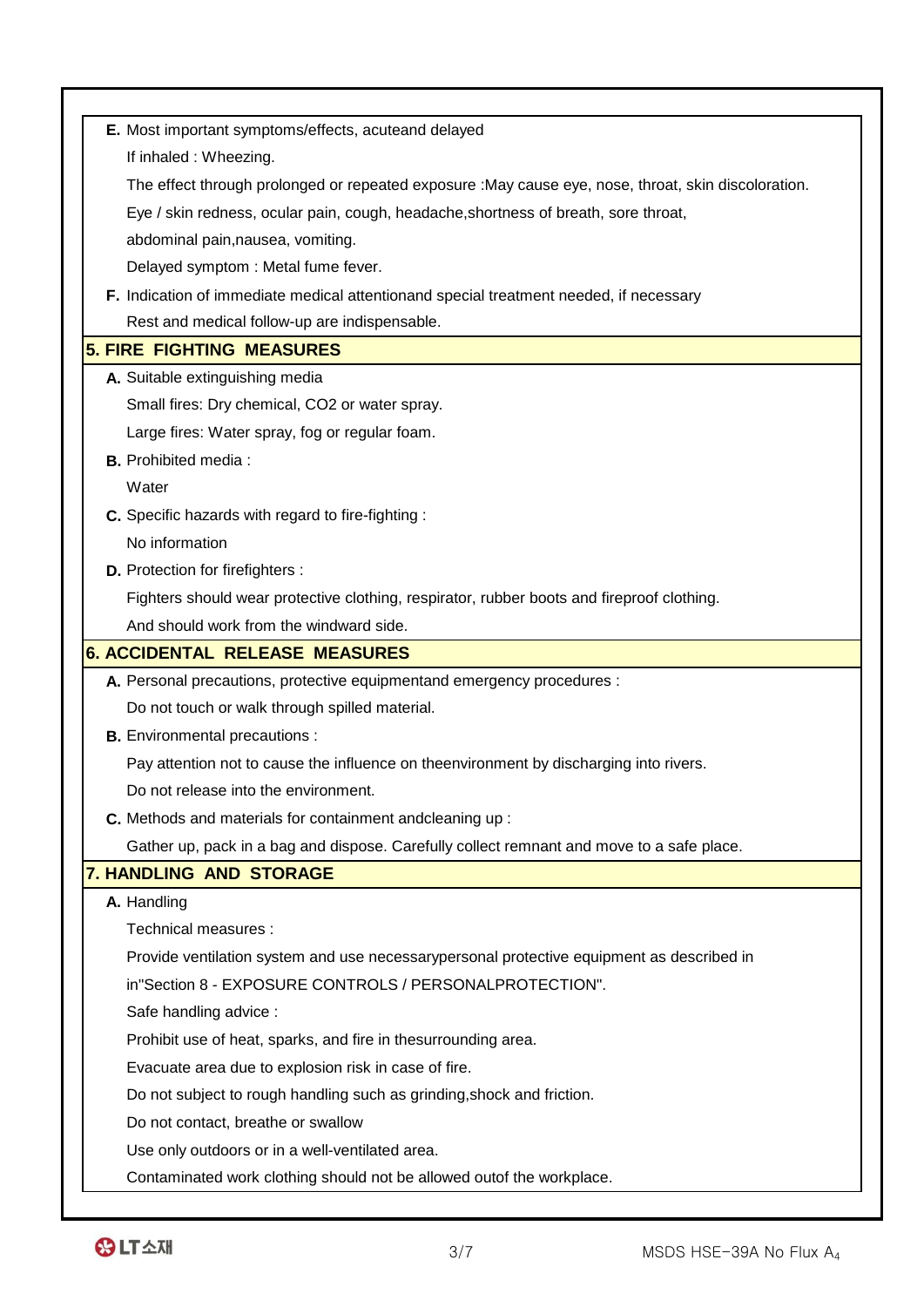|                                                                                                       | Avoid release to the environment.                                                                          |                    |                 |  |  |
|-------------------------------------------------------------------------------------------------------|------------------------------------------------------------------------------------------------------------|--------------------|-----------------|--|--|
|                                                                                                       | Hygiene measures :                                                                                         |                    |                 |  |  |
|                                                                                                       | Wash hand thoroughly after handling.                                                                       |                    |                 |  |  |
|                                                                                                       | Do not eat, drink or smoke when using this product.                                                        |                    |                 |  |  |
| <b>B.</b> Storage                                                                                     |                                                                                                            |                    |                 |  |  |
| Suitable storage conditions :                                                                         |                                                                                                            |                    |                 |  |  |
|                                                                                                       | The storage facility should be designed with fire-proofconstruction and beams should use a                 |                    |                 |  |  |
| non-combustible material.                                                                             |                                                                                                            |                    |                 |  |  |
| The storage floor should be protected from waterpenetration, or should have water-proof construction. |                                                                                                            |                    |                 |  |  |
|                                                                                                       | The storage facility should be provided withnecessary lighting, lighting equipment, and ventilatorto store |                    |                 |  |  |
|                                                                                                       | and handle dangerous goods.                                                                                |                    |                 |  |  |
|                                                                                                       | Keep away from heat, sparks, open flames and hotsurfaces. No smoking.                                      |                    |                 |  |  |
|                                                                                                       | Store away from oxidants                                                                                   |                    |                 |  |  |
|                                                                                                       | Store in a well-ventilated and cool place keepingcontainer tightly closed.                                 |                    |                 |  |  |
| Protect from sunlight.                                                                                |                                                                                                            |                    |                 |  |  |
| Store locked up.                                                                                      |                                                                                                            |                    |                 |  |  |
|                                                                                                       | Refer to "Section 10 - STABILITY ANDREACTIVITY".                                                           |                    |                 |  |  |
|                                                                                                       | <b>8. EXPOSURE CONTROLS / PERSONAL PROTECTION</b>                                                          |                    |                 |  |  |
|                                                                                                       | A. Control parameters                                                                                      |                    |                 |  |  |
|                                                                                                       | Material name                                                                                              | <b>ACGIH (TLV)</b> | OSHA (PEL)      |  |  |
|                                                                                                       | Tin                                                                                                        | 2mg/m3             | 2mg/m3          |  |  |
|                                                                                                       | Silver                                                                                                     | $0.1$ mg/m $3$     | $0.01$ mg/m $3$ |  |  |

**B.** Engineering measures

Workplace storing or handling this product should beequipped with eyewashing station and safety shower. Install ventilation system to keep exposure to airbornecontaminants below the exposure limit if dust and and fume generate in the process handling at elevatedtemperature.

#### **C.** Personal protective equipment

Respiratory protection: If necessary, wear appropriate respiratory protectiveequipment.

Hand protection: Wear appropriate protective gloves.

with side plates, goggletype) Eye protection: Wear appropriate protective glasses (ordinary glassestype, ordinary glasses type

Skin and body protection: Wear suitable protective clothing and face protection.

Specific hygiene measures : Provide eye washing tools and safety shower.

# **9. PHYSICAL AND CHEMICAL PROPERTIES**

#### **A.** Appearance : Solder Wire

- **B.** Color : Grey
- **C.** Odor : Scentless
- **D.** Odor threshold : No data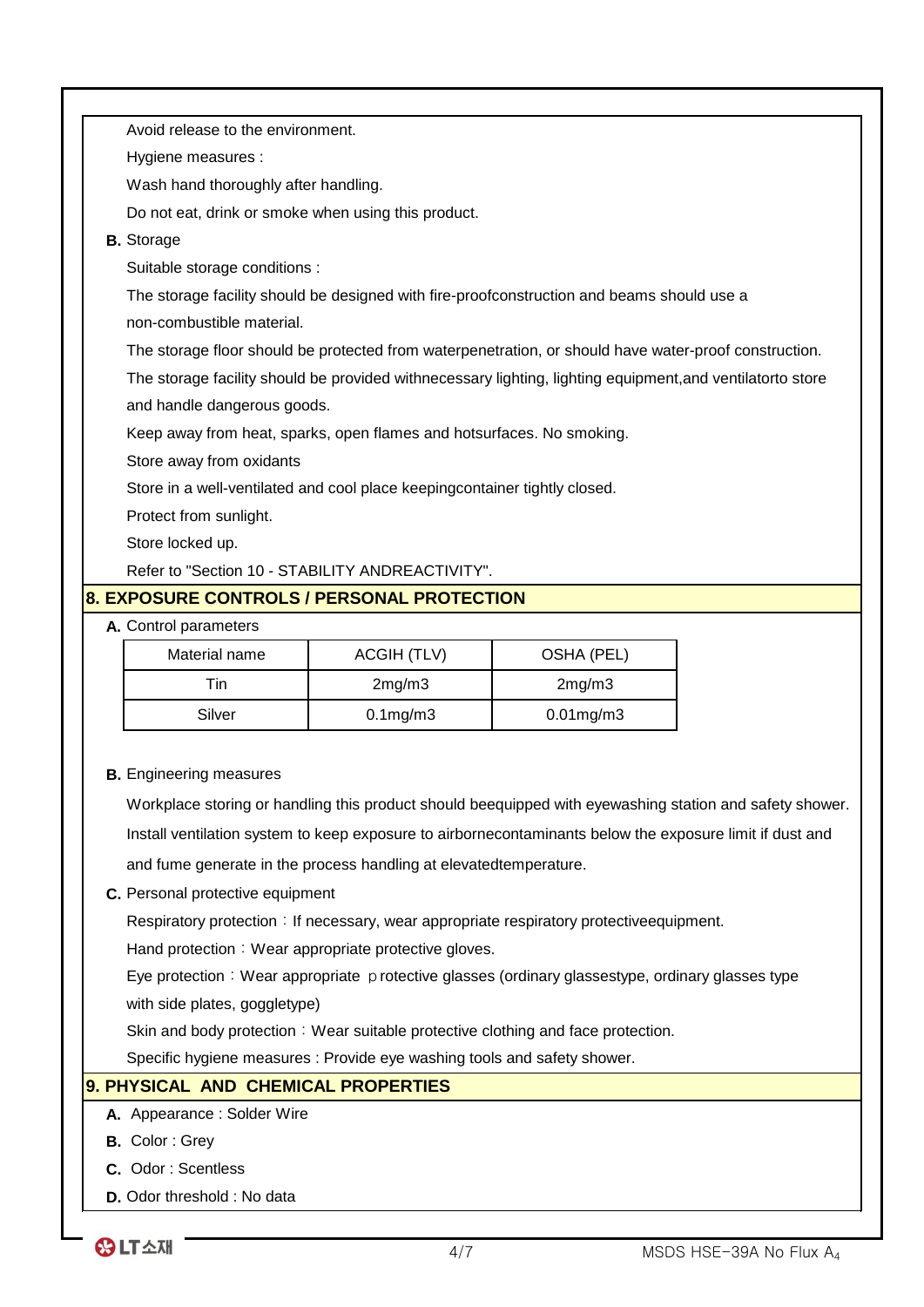|    | $E.$ pH : No data                                                 |                                                           |                 |  |
|----|-------------------------------------------------------------------|-----------------------------------------------------------|-----------------|--|
|    | <b>F.</b> Melting point : 227 $\degree$ C                         |                                                           |                 |  |
|    | G. Boiling point : No data                                        |                                                           |                 |  |
|    | H. Flash point : No data                                          |                                                           |                 |  |
| ı. | Flammability(Solid, Gas): No data                                 |                                                           |                 |  |
| J. | Flammability or explosive limits : No data                        |                                                           |                 |  |
|    | K. Vapor pressure : No data                                       |                                                           |                 |  |
|    | Vapor density : No data                                           |                                                           |                 |  |
|    | M. Relative density: No data                                      |                                                           |                 |  |
|    | <b>N.</b> Specific gravity : $7.4$                                |                                                           |                 |  |
|    | O. Resolution temperature : No data                               |                                                           |                 |  |
|    | P. Solubility(ies): Non-pertinence                                |                                                           |                 |  |
|    |                                                                   | Q. Partition coefficient: n-octanol/water: Non-pertinence |                 |  |
|    | R. Auto-ignition temperature : Non-pertinence                     |                                                           |                 |  |
|    | <b>S.</b> Decomposition temperature: Non-pertinence               |                                                           |                 |  |
|    | T. Viscosity: Non-pertinence                                      |                                                           |                 |  |
|    | <b>10. STABILITY AND REACTIVITY</b>                               |                                                           |                 |  |
|    | A. Stability:                                                     |                                                           |                 |  |
|    | Stable in the air at the normal temperature.                      |                                                           |                 |  |
|    | <b>B.</b> Reactions:                                              |                                                           |                 |  |
|    | May react with strong oxidizing compound, acids and strong bases. |                                                           |                 |  |
|    | C. Hazardous decomposition products :                             |                                                           |                 |  |
|    | Non-pertinence                                                    |                                                           |                 |  |
|    | <b>D.</b> Conditions to avoid :                                   |                                                           |                 |  |
|    | Non-pertinence                                                    |                                                           |                 |  |
|    | E. Materials to avoid :                                           |                                                           |                 |  |
|    | Strong oxidizing compound, acids and strong bases.                |                                                           |                 |  |
|    | <b>11. TOXICOLOGICAL INFORMATION</b>                              |                                                           |                 |  |
|    | A. Acute toxicity:                                                |                                                           |                 |  |
|    | Material name                                                     | Oral LD50                                                 | Skin LD50       |  |
|    | Silver                                                            | >5000 mg/Kg(Rat)                                          | >2000mg/Kg(Rat) |  |
|    | <b>B.</b> Skin corrosive / irritation : No data                   |                                                           |                 |  |
|    | C. Serious eyes damage / Eyes irritation: No data                 |                                                           |                 |  |

**D.** Respiratory organs sensitization:

When fume inhales, may cause allergy, edge breath or dyspnea.

- **E.** Skin sensitization: May cause allergy skin reaction.Class 1
- **F.** Original generative cell variation: No data
- **G.** Carcinogenicity: No information
- **H.** Reproduction toxicity: No information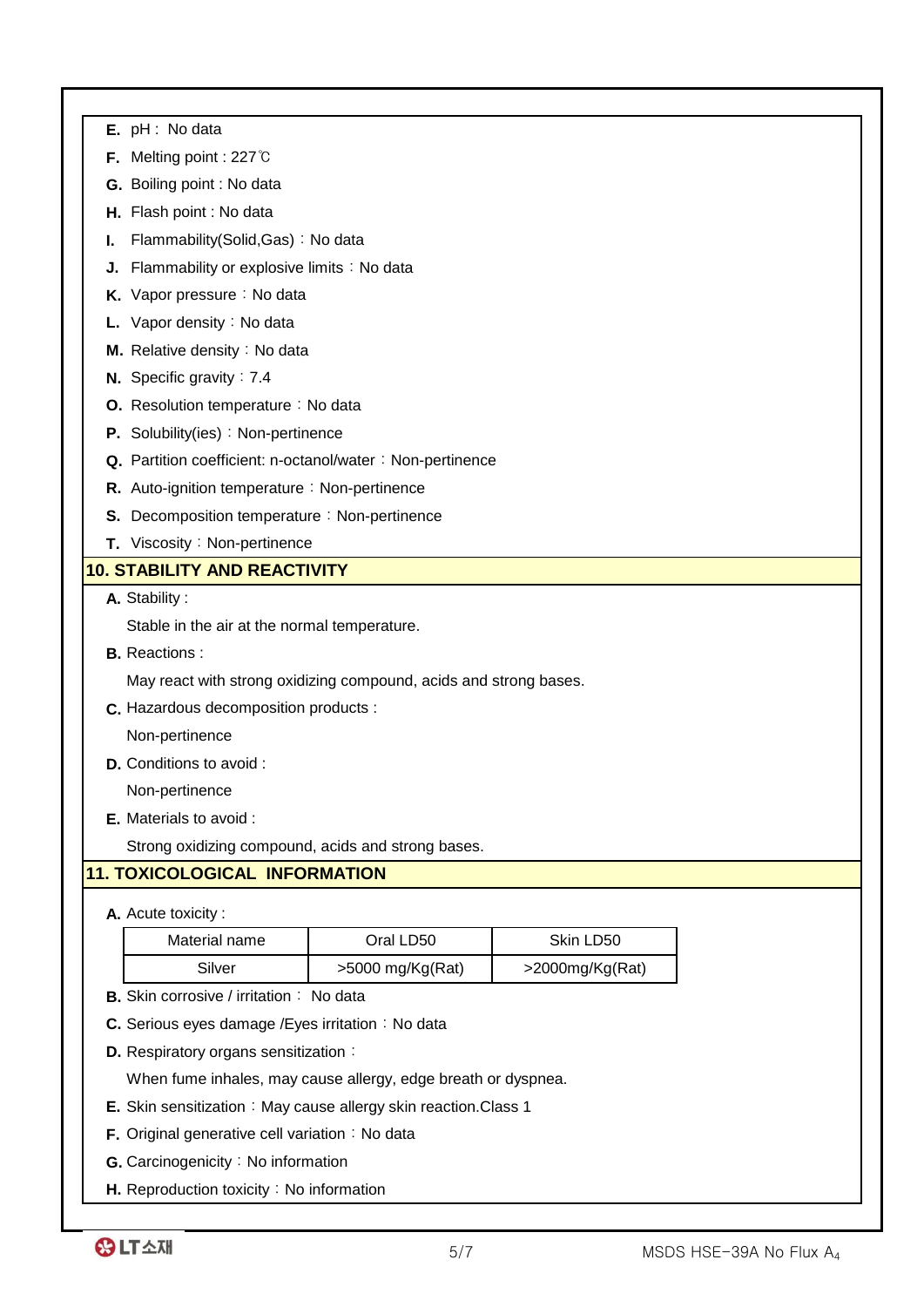| I. Specification target internal organs / Whole toxicity (single revelation):                  |  |
|------------------------------------------------------------------------------------------------|--|
| Causes damage to organ (respiratory system)                                                    |  |
| May cause respiratory irritation                                                               |  |
| J. Specification target internal organs / wholetoxicity (repeat revelation):                   |  |
| Causes damage to organ (lung) through prolonged or repeated exposure                           |  |
| Causes damage to organ (respiratory organs: inhalation) through prolonged or repeated exposure |  |
| Causes damage to organ (liver) through prolonged or repeated exposure                          |  |
| K. Absorption respiratory organs toxicity : No data                                            |  |
| <b>12. ECOLOGICAL INFORMATION</b>                                                              |  |
| A. Aquatic environmental toxicity acute : No classification                                    |  |
| <b>B.</b> Aquatic environmental toxicity. Long-term :                                          |  |
| May cause toxicity in the aquatic life according to a long-term influence Class 3              |  |
| C. Hazardous property to ozone layer : No classification                                       |  |
| <b>13. DISPOSAL CONSIDERATIONS</b>                                                             |  |
| A. Residues                                                                                    |  |
| Wear adequate protectors. Dispose in accordance with local regulations.                        |  |
| Consign a qualified industrial waste treatment firm, if there is no own disposal equipment.    |  |
| <b>B.</b> A pollution container and packing                                                    |  |
| Wear adequate protectors. Dispose in accordance with local regulations.                        |  |
| Consign a qualified industrial waste treatment firm, if there is no own disposal equipment.    |  |
| <b>14. TRANSPORT INFORMATION</b>                                                               |  |
| A. UN No.: Not applicable                                                                      |  |
| <b>B.</b> Proper Shipping Name: Not applicable                                                 |  |
| <b>C.</b> Class: Not applicable                                                                |  |
| D. Sub Risk: Not applicable                                                                    |  |
| E. Packing Group: Not applicable                                                               |  |
| F. International restriction                                                                   |  |
| RID/ADR information: Not applicable                                                            |  |
| IMO information: Non-Hazards                                                                   |  |
| Marine Pollutant: Not applicable                                                               |  |
| IATA information: Non-Hazards                                                                  |  |
| <b>G.</b> Domestic restriction                                                                 |  |
| Rail and road transportation information: Not applicable                                       |  |
| Marine transportation information: Non-Hazards                                                 |  |
| Marine Pollutant: Not applicable                                                               |  |
| Aviation transportation information: Non-Hazards                                               |  |
| H. Specific precautionary transport measures and conditions                                    |  |
| Prior to transport, check the containers and loading to prevent leakage or turnover,           |  |
| fall and damage transport in accordance with regulations.                                      |  |
|                                                                                                |  |